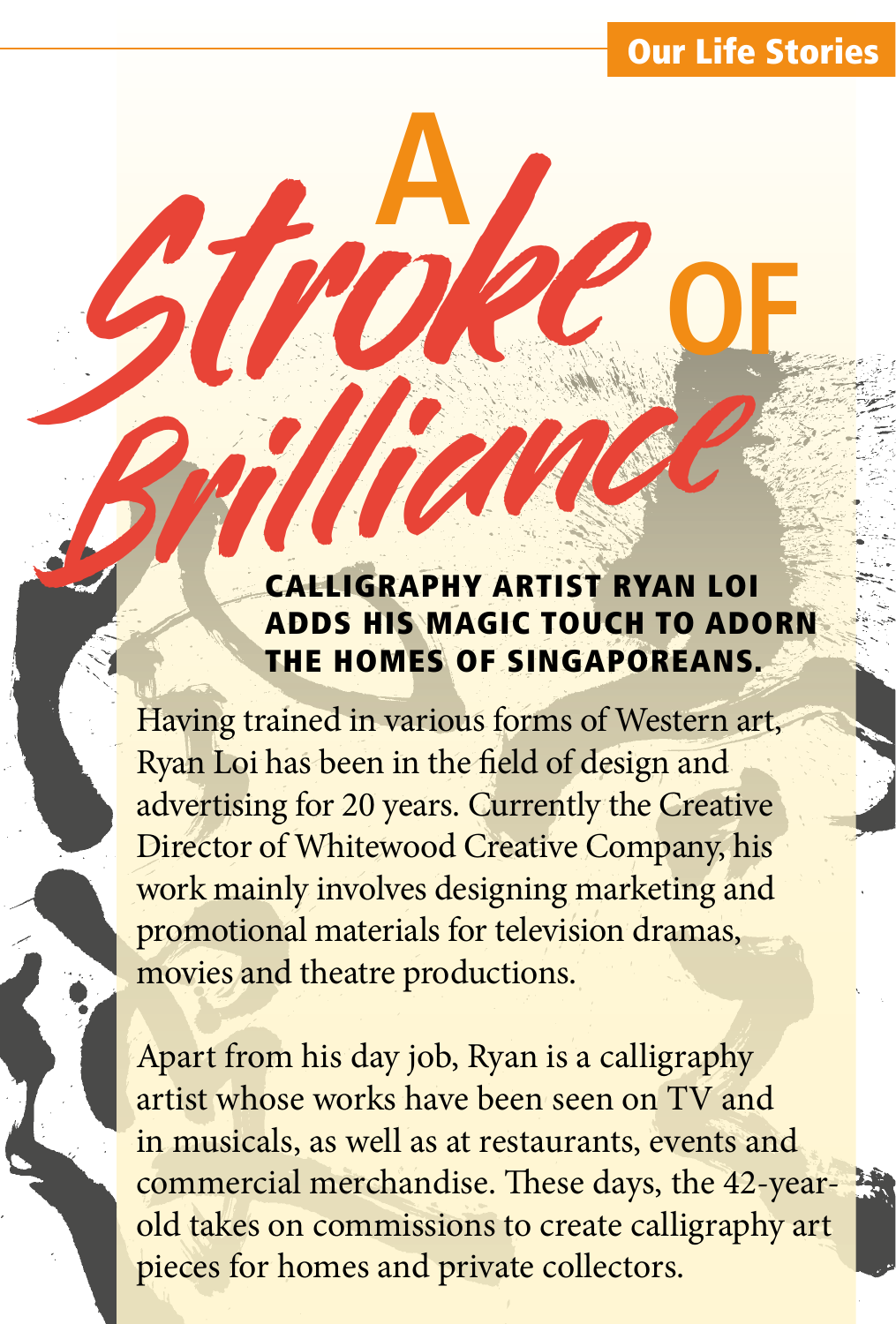A testament to his vast experience in photography and typography, Ryan's works encompass strong imagery and expressive brush strokes, which are inspired by his interest in Zen philosophy, contemporary art forms, and roots in Southeast Asian culture.

Ryan tells *Life Storeys* about his journey in pursuing calligraphy and his enduring love for Bishan-Ang Mo Kio Park.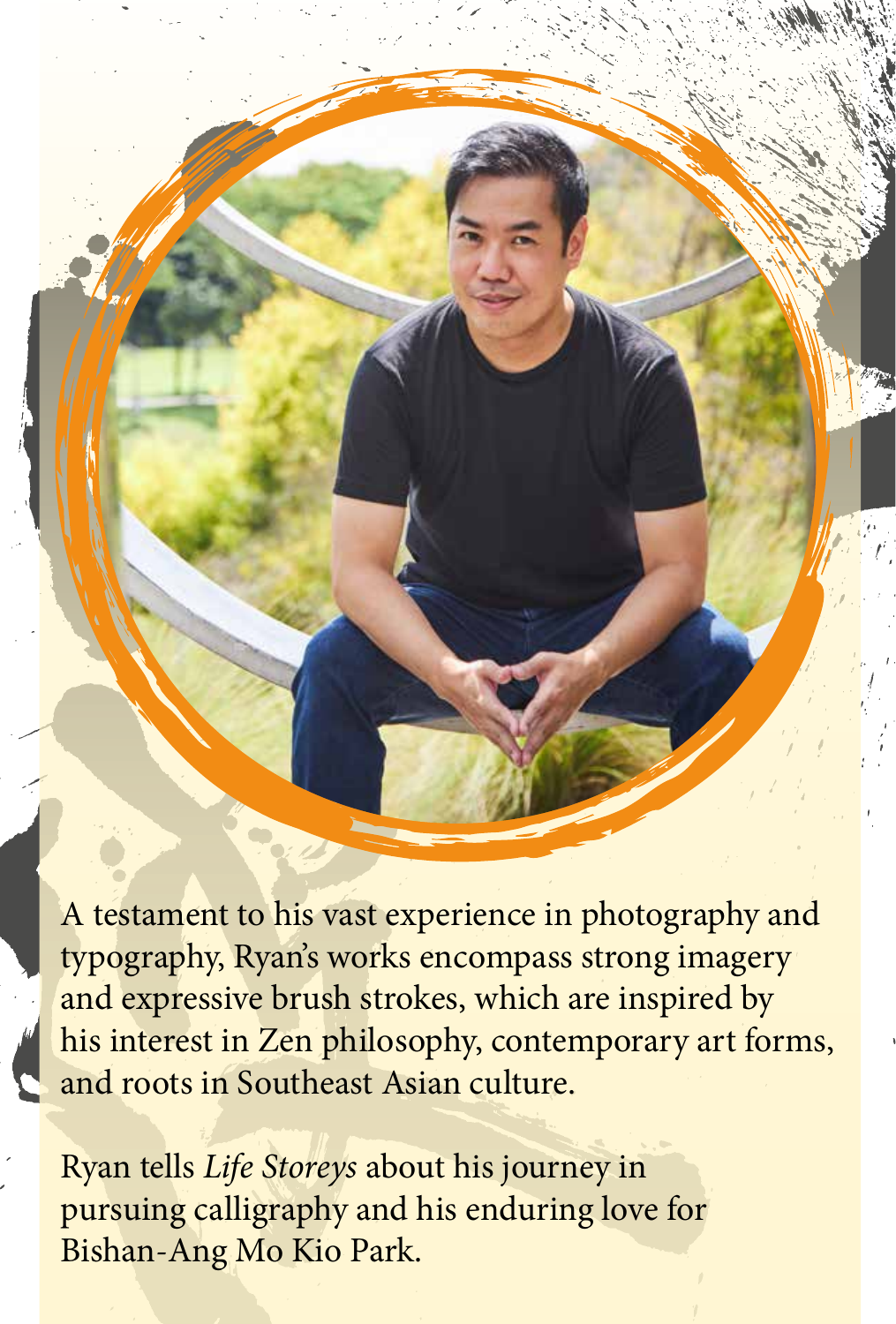**What inspired you to delve into calligraphy?** I am goal-oriented; my initial objective was to use calligraphy for my marketing works. But as I dive deeper into this craft, I see calligraphy more as an art form rather than a means to an end. I dabbled with basic Chinese calligraphy at a young age due to my father's influence, but only practised it actively in the past five years under the tutelage of Japanese calligraphy master Kimie Nagai. It is through her teachings that I have learnt the way of *shodo* (the art of beautiful writing).

#### **Currently, where can we view your calligraphy works? To date, which artwork are you most satisfied with?**

My works can be found on my official website (ryanloi.com) and Instagram (@ryan\_loi). The most memorable project that I have done so far is 定风波, which means 'Stabilise the Storm'. It is an ongoing series that I created at the start of the COVID-19 pandemic, during which I experienced great uncertainty and anxiety. The title represents a desire close to my heart at that point in time. One of the pieces has been sold to a private collector. I intend to continue this series as I get older, to document how I feel about stability and chaos over time — an open-ended series with unexpected possibilities.

**Do you have plans to hold an exhibition?**  Yes, I hope to hold a solo exhibition within the next two years!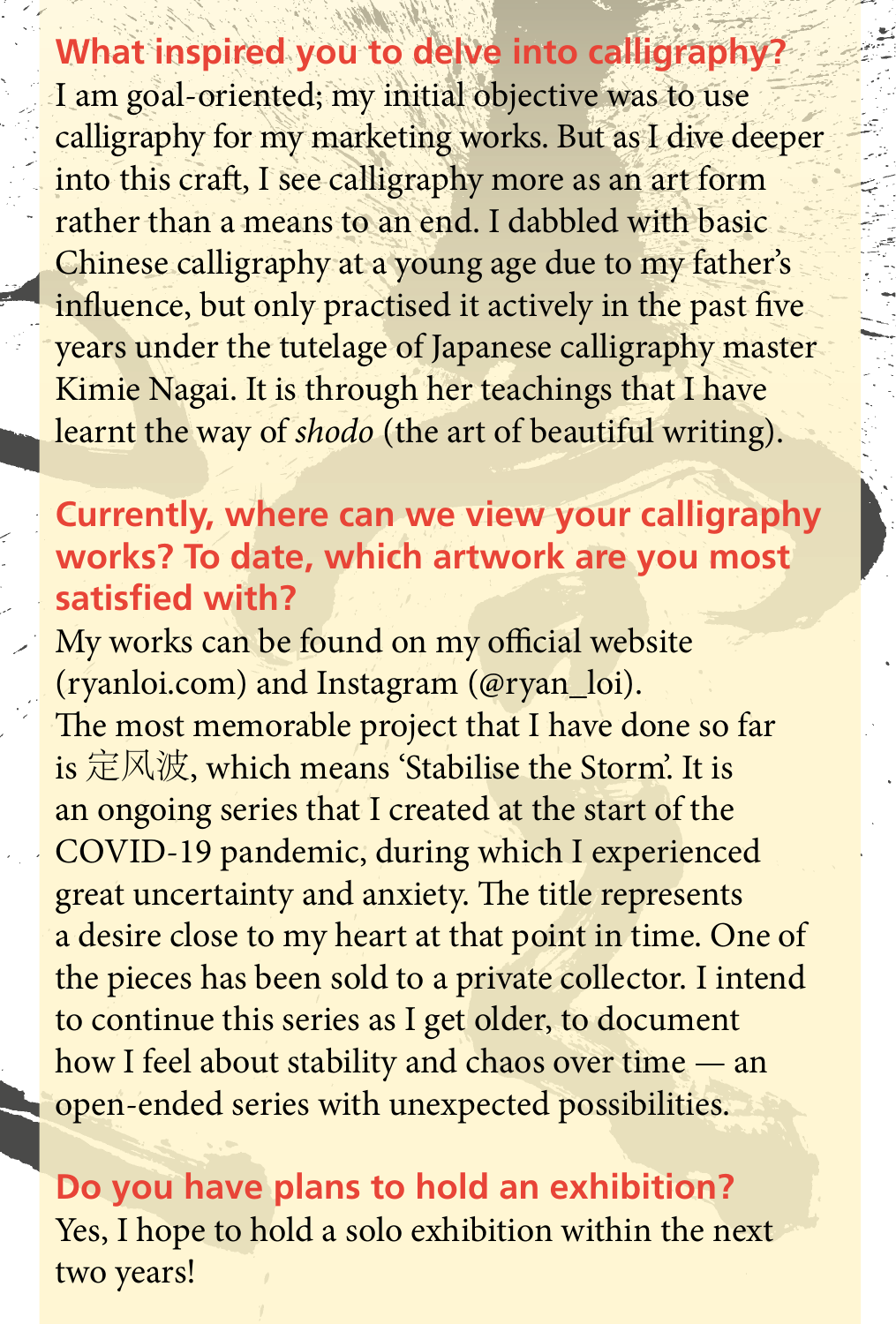(Above and background) The most memorable calligraphy artwork that Ryan has done is titled **定风波**, which means 'Stabilise the Storm', a reflection of his experiences during the COVID-19 pandemic.

Living in an HDB flat gives me a sense of pride, knowing that it is one of the systems in the world that is effective in providing citizens with a roof over their heads.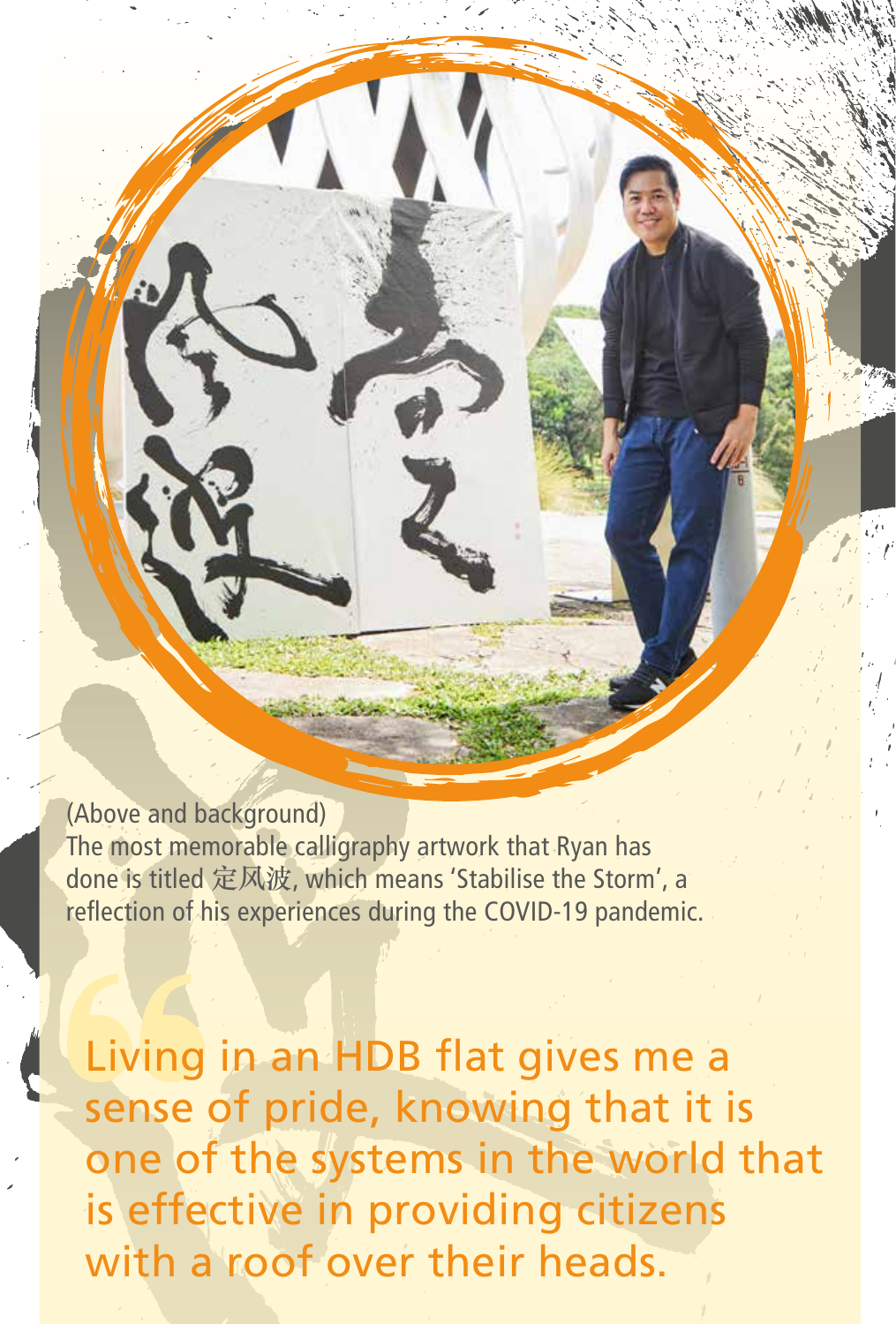#### **What do you think can be done to raise awareness and interest in calligraphy?**

I am unable to provide data on the size of the calligraphy community in Singapore, but I do know that there is a sizeable group of young Singaporeans who are interested in commissioning calligraphy art pieces for their homes. Instead of raising awareness for one particular art form, I believe there is a need to increase the overall standard of arts education and art appreciation.

**How long have you lived in your current flat? What do you like about your neighbourhood?** Five years. I lived with my parents in Bishan — just across Bishan-Ang Mo Kio Park from my current flat — when I was younger. I chose to buy my own flat in Ang Mo Kio because it is close to my parents, so I can walk over often to visit. But the biggest pull factor is really the park.

I have always enjoyed going to the park, even before its major revamp from 2009 to 2011. After its transformation, I love it even more! It is tranquil and has such beautiful landscaping; and with the Park Connector Network, I can jog and cycle to Bishan Depot easily. It is very convenient and helpful for people like me who jog regularly.